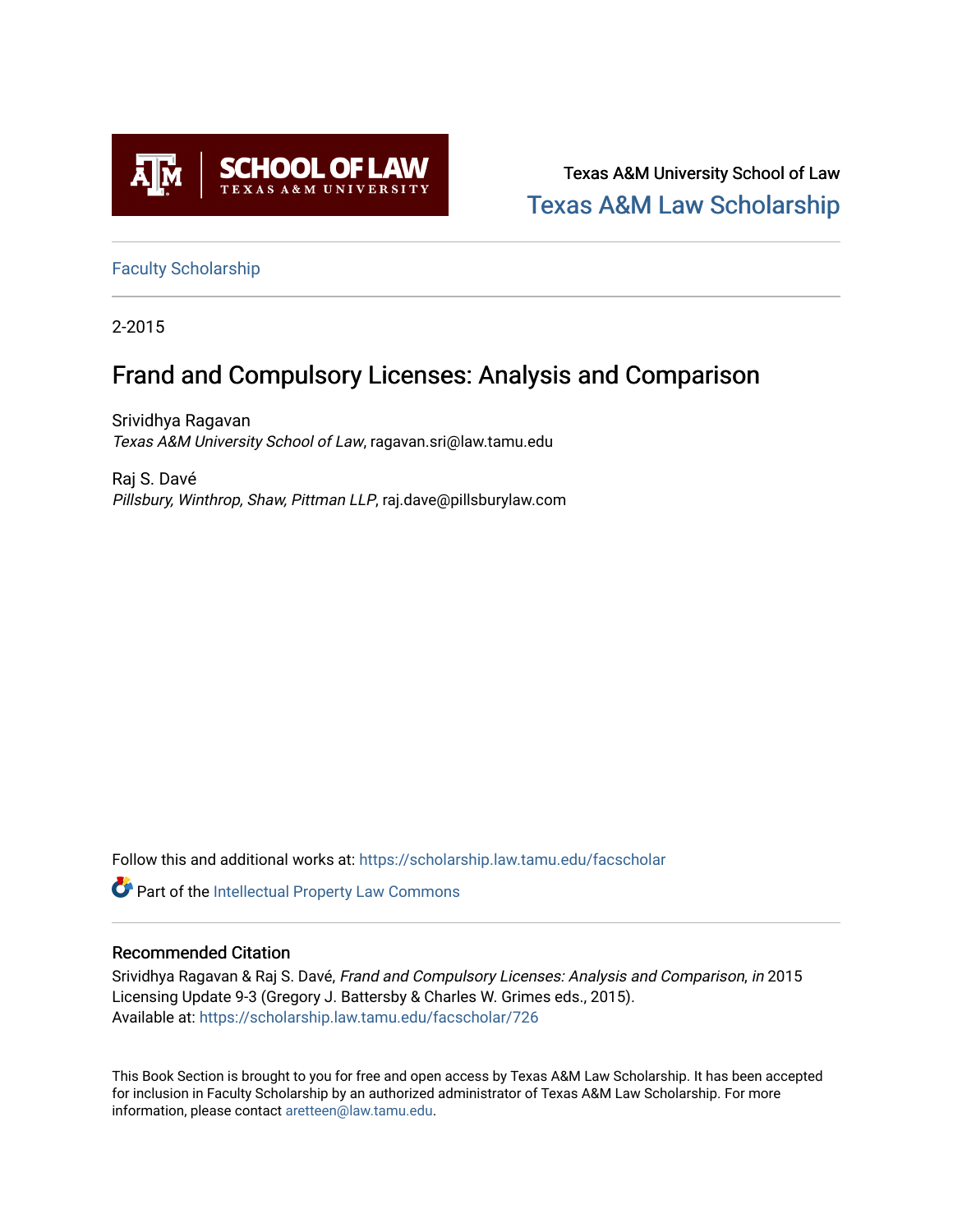# **§ 9.01 FRAND AND COMPULSORY LICENSES: ANALYSIS AND COMPARISON** *Srividhya Ragavan and Raj S. Davé*

# **[A] Introduction**

Licenses are important tools to capture the full market value of many of the intangible assets. In that, licenses serve an important function in all areas of intellectual property rights to effectively capitalize on the value of the property. Operationally, intellectual property licenses are private agreements between two parties, one of whom will be the owner of the intellectual property, typically detailing the rights relating to the use, dissemination, development of the property. Especially in the area of patents, licenses are the most important tools deployed by the inventor to ensure that the technology is appropriately captured by the market. Without a license, the patent owner would be forced to singularly engage in all effort towards manufacturing and marketing the invention. Using different forms of licenses, the patentee can engage in various exclusive and non-exclusive forms of licenses in different markets. Similarly, while retaining rights of ownership, the patent owner can engage in distribution and marketing of the invention by imposing appropriate terms and conditions of sale, use and further development over the technology.

Licenses, in general, being agreements structured within the boundaries of privity of parties, typically reflect of different bargaining parities and expectations of the particular licensor and licensee. Nevertheless, basic fundamental issues such as identifying the technology, its boundaries, its terms of use are common threads that are seen several licensing arrangements. In that, the strength of technology as well as the bargaining parities of parties remains major items that in turn, reflect on the strength of the different terms of the license. Notwithstanding the privity of parties that characterize licenses, the complexity of the market, the players and the globalization of each of the channels of manufacturing and distribution has necessitate policies that streamline this area of law. A wellstructured license regime especially those that involve inventions can encourage incremental innovation over existing technology by facilitating dissemination to a wider audience of researchers and collaborators while continuing to generate income for the patent owner.

This section compares two different forms of licenses being FRAND and compulsory license. Both forms of licenses are critical to achieve access to otherwise difficult to access technologies. The FRAND licenses have been widely embraced, especially in the software, mobile phones, and communications sectors. Compulsory licenses have been sparingly used by Governments where the public's need for the invention was considered to over-weigh the needs of the patentee, essentially for pharmaceuticals. Compulsory licenses have been universally criticized for being an imposed burden on the patentee. In comparing these two forms of licenses, this section outlines that despite the obvious differences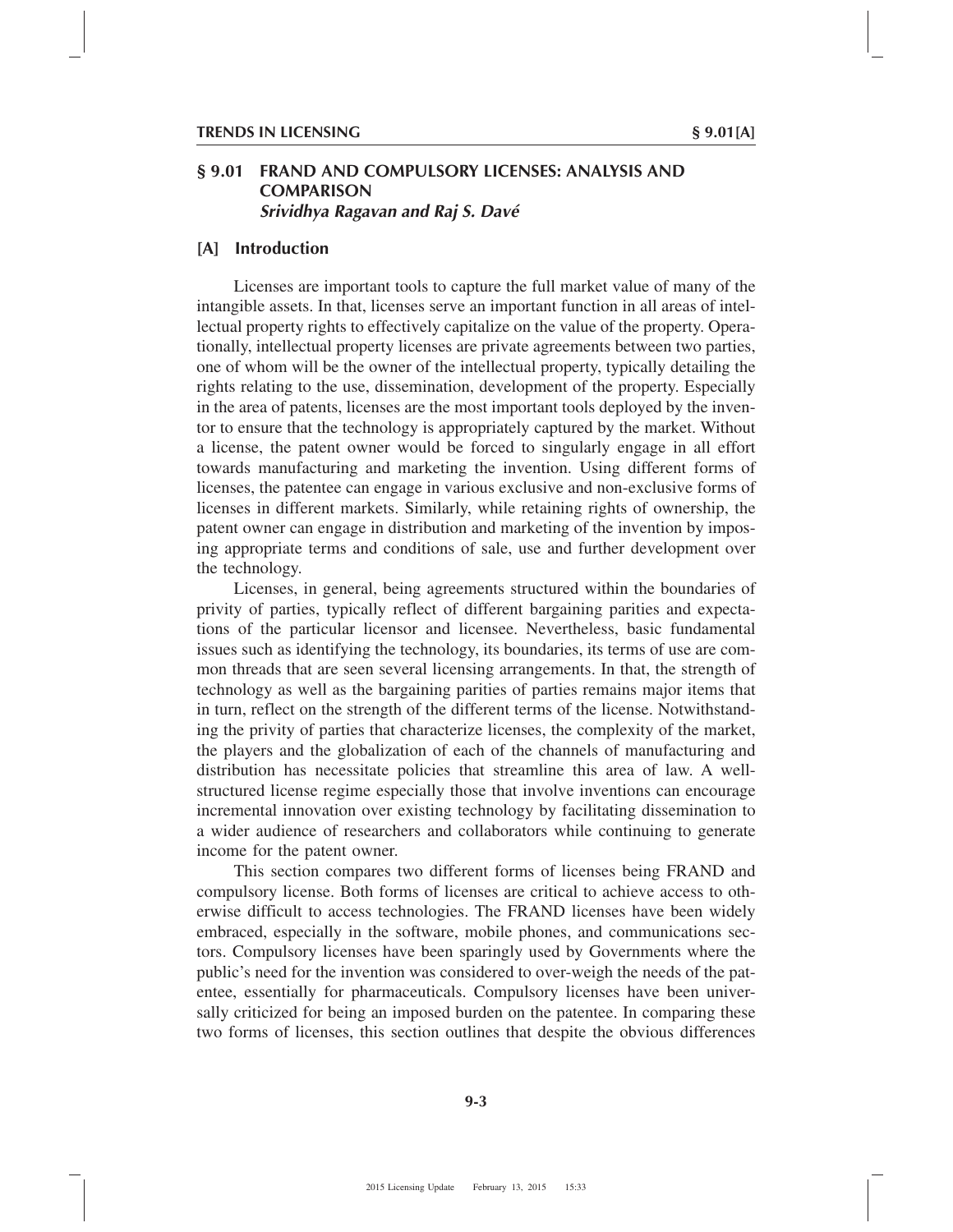operationally both of these have stark similarities and highlights areas where compulsory licenses operate more efficiently. In doing so, this section highlights that perhaps each of the forms of licenses can borrow from the other to minimize the weaknesses to ultimately enable more access for critical inventions.

### **[B] FRAND Licenses**

The term FRAND is an acronym for "Fair, Reasonable and Non-Discriminatory," which signifies the presence of these specific features in the license. Products embodying information and communication technology (ICT) usually embody multiple patents from different owners that have to work on a common platform to create the required outcome. The FRAND licenses were a response to technological development, which necessitated inter-operability of and between such devices. As the diversity of technological offerings increased, the interoperable feature became important not just for consumers (to preserve the option to move from one device to another) but also for the patent holder to exploit the patent effectively. That is, once a standardized technology (or technical standards) is put in place, innovations should develop using the standard as a basic platform. Standards harmonize various operational aspects of the industry and thus, create a broad, uniform platform to interact effectively. Such standards take the form of a set of technical specifications that provide, or attempt a common design to a product or process in a given sector.<sup>1</sup> The several devices that are developed using android as the platform in the market serve as a great example. In fact, it would be cost-ineffective for every device maker to switch to or create new technical platforms or standards. Given this, as a certain level of interoperability is established as the standard, the industry has a stake in ensuring that the owner of patents over a technological standard could license it with a view to prevent hold-over problems. A hold-over problem arises when a patent owner refuses to engage in a reasonable license of a technology which becomes a base for the development of further innovation. When identified patents become essential to achieve the goal of interoperability, it naturally becomes difficult for one patent owner to operate in a space that is delineated from the rights of other owners. Thus, organizations that set technical–standards freeze certain patents as standards essential and cause the patent owners to subject such patents to FRAND licenses.

Historically, Professor Contreras suggests that from World War II through the 1970s, courts, when considering antitrust and abuse of patent issues, has passed more than "one hundred decrees ordering patent holders to license their patents to

<sup>1</sup> *See generally* Mark A. Lemley, *Intellectual Property Rights & Standards-Setting Organizations*, 90 CAL. L. REV. 1889 (2002).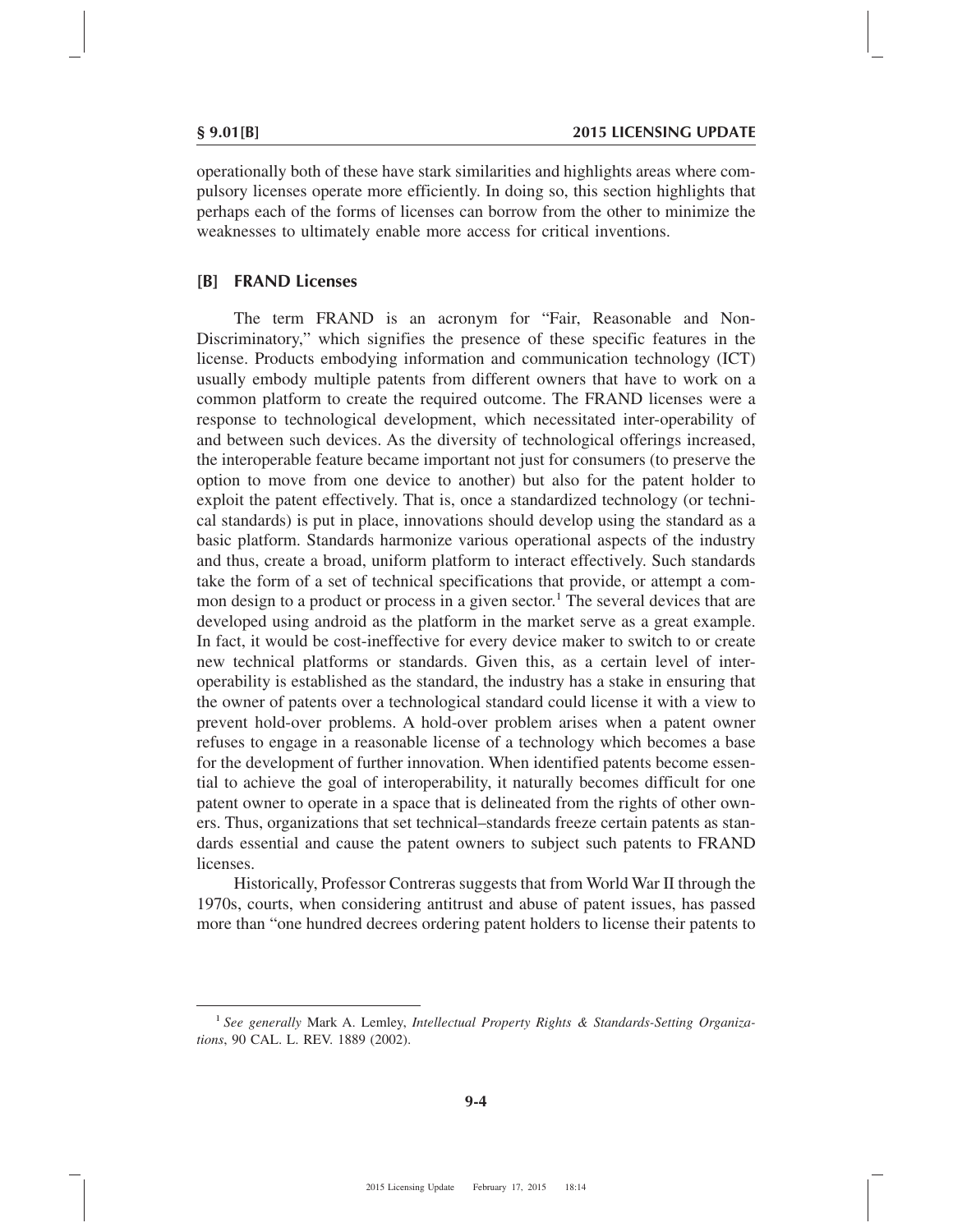all applicants on terms that were fair, reasonable and non-discriminatory."2 Modern day FRAND licenses are used under the umbrella of Standards Setting Organizations (SSOs). The contemporary use of FRAND licenses by the SSOs can be owed to various reasons. The proliferation of patents especially in the ICT sector has created what is termed as patent thickets. The term *patent thicket* refers to the presence of several overlapping patents, which necessitates any third party interested in commercializing the technology to navigate through dense patents and negotiate the rights to commercialize the technology. $3$  Given this, the enormous market power that the holder will generate from owning a Standards Essential Patent (SEPs) has necessitated that the industry self-regulates with some over-sight to ensure access to the technology. Consequently, the SSOs are vested with the task of ensuring that the important standard setting patents are sieved out and remains licensable for use by all companies. The SSOs play a role enabling owners of patents dealing with standards that bear essential interoperable features to designate their patent as a standard.

### SSOs & FRAND

In gist, the SSOs and SDOs (Standards Developing Organizations) are membership organizations to which leaders and aspiring leaders of the industry can belong. These organizations can be accredited or unaccredited and can cover a variety of technical areas in which they play a role in establishing standards.<sup>4</sup> In the United States, the American National Standards Institute, or ANSI (www. ansi.org) is an important global SSO, which "oversees the creation, promulgation and use of thousands of norms and guidelines that directly impact businesses in nearly every sector: from acoustical devices to construction equipment, from dairy and livestock production to energy distribution, and many more."5 The predecessor of ANSI, the American Engineering Standards Committee (AESC), played an important role in the creation of the International Standards Association  $(ISA)$ , which over time became the International Organization for Standardization (ISO).<sup>7</sup> Other independent standard setting organizations like the Institute

<sup>2</sup> *See* Jorge L. Contreras, A Brief History of FRAND, Working Paper Series, SSRN Abstract: 2374983, Aug. 7, 2014, *available at* http://ssrn.com/abstract=2374983 or http://dx.doi.org/10.2139/ ssrn.2374983 (last visited January 2015). <sup>3</sup> *See* Carl Shapiro, *Navigating the Patent Thicket: Cross Licenses, Patent Pools, and Standard-*

*Setting*, INNOVATION POLICY & THE ECONOMY 1 118-50, *available at* http://faculty.haas .berkeley.edu/shapiro/thicket.pdf (last visited Mar. 30, 2014). <sup>4</sup> Andrew Updegrove, *What and (Why) is an SSO*?, THE ESSENTIAL GUIDE TO STANDARDS, *available*

*at* http://www.consortiuminfo.org/essentialguide/whatisansso.php (last visited January 2015).

<sup>5</sup> *See* ANSI: Historical Overview, *available at* http://www.ansi.org/about\_ansi/introduction/ history.aspx?menuid=1 (last visited January. 2015). <sup>6</sup> *See* ANSI: Historical Overview, *available at* http://www.ansi.org/about\_ansi/introduction/

history.aspx?menuid=1 (last visited January 2014). <sup>7</sup> *See* International Organization for Standardization, ISO's Mission, *available at* http://www

<sup>.</sup>iso.org/iso/home/about.htm (last visited January 13, 2015).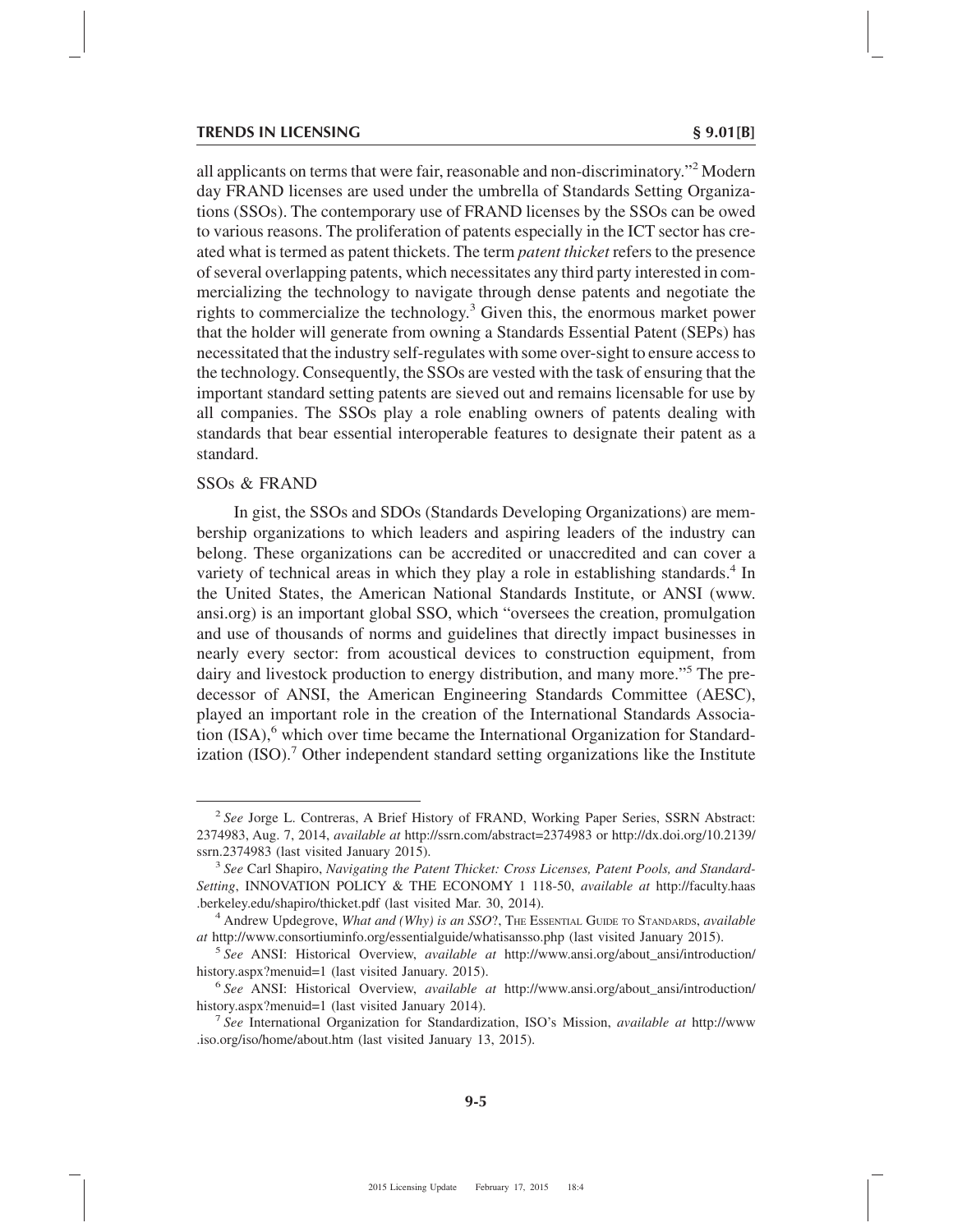of Electrical and Electronics Engineering (IEEE) and the Internet Engineering Task Force (IETF) publish standards and work with the objective of fostering "technological innovation and excellence for the benefit of humanity."8

Patent owners submit their patents to SSOs, which can elevate their patents as SEPs. For example, the European Telecommunications Standards Institute  $(ETSI)$ , an SSO covering the telecommunications industry in Europe has a specific form for declaration of patents that can become a standard.<sup>10</sup> If a standard cannot be implemented without a particular patent being infringed, then that patent is said to be standards essential.<sup>11</sup> Alternately, an SSO can adopt a particular recommendation or specification as a standard, then companies owing patents that cover the said standard should make declarations of their patents.<sup>12</sup> Sometimes members of an SSO work together towards creating a common standard. The ETSI publishes a Work Program every year that provides an overview of the standardization projects that are underway. Similarly, the International Telecommunications Union, a United Nations body that sets standards in this area also provides an overview of work in progress in this area.<sup>13</sup> Under such circumstances, members tend to work together to develop standards although there have been instances where members approved standards-requests from third parties without disclosing a pending patent only to reveal them later.<sup>14</sup> For instance, Dell was accused of not disclosing its patent contrary to the policy of Video Electronics Standards Association (VESA) during the VL-bus standard development process.15 The issue arose when, after the standard was approved, Dell sought to enforce its '481 patent rights against various VL-bus manufacturers who had implemented the standard.<sup>16</sup> This resulted in antitrust scrutiny of Dell's patents

<sup>8</sup> *See* Institute of Electrical & Electronics Engineering, IEEE's Mission, *available at* http:// www.ieee.org/about/vision\_mission.html (last visited January 13, 2015). *See also* Internet Engineering Task Force, IETF's Mission, *available at* http://www.ietf.org/about/mission.html (last vis-

ited Nov. 30, 2014). <sup>9</sup> *See also* European Telecommunications Standards Institute, ETSI's Mission, *available at* http://www.etsi.org/about (last visited Nov. 30, 2014). <sup>10</sup> *See, e.g.*, ETSI Guide on Intellectual Property Rights (IPRs) 52, 53 (last modified Dec. 19,

<sup>2014),</sup> *available at* http://www.etsi.org/images/files/IPR/etsi-guide-on-ipr.pdf (last visited January 2015). <sup>11</sup> *See* Janice M. Mueller, *Potential Antitrust Liability Based on a Patent Owner's Manipulation*

*of Industry Standards Setting*, 2003, A.B.A. Sec. Antitrust L., *available at* http://apps.americanbar .org/antitrust/at-committees/at-exemc/pdf/liability.pdf (last visited January 13, 2015). <sup>12</sup> *See* Andrew Updegrove, *Everything You Always Wanted to Know About FRAND (But Didn't*

*Know Who to Ask)*, *available at* http://www.consortiuminfo.org/standardsblog/article.php?story= 20120221074826486 (last visited Nov. 30, 2014). <sup>13</sup> *See generally* International Telecommunications Union, *available at* http://www.itu.int/en/

ITU-T/Pages/default.aspx (last visited January 2015). <sup>14</sup> Andrew Updegrove, *Laws, Cases and Regulations*, THE ESSENTIAL GUIDE TO STANDARDS, *avail-*

able at http://www.consortiuminfo.org/essentialguide/laws.php#dell (last visited January 2015).<br><sup>15</sup> In re Dell Computer Corp., 121 F.T.C. 616 (May 1996).<br><sup>16</sup> In re Dell Computer Corp., 121 F.T.C. 616 (May 1996). *See als*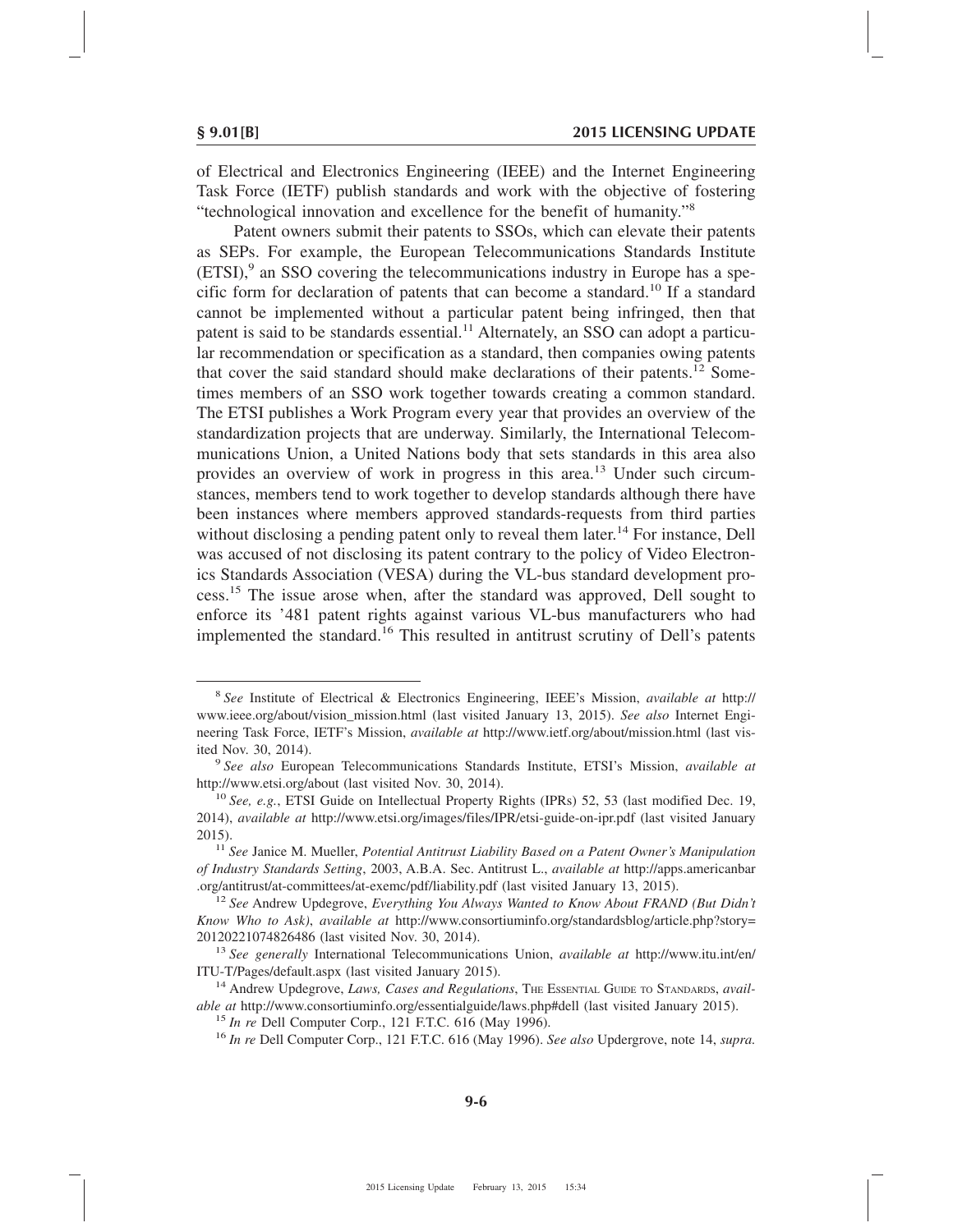resulting in a consent decree issued by the FTC preventing Dell, among other things, from enforcing any patent right required to use or implement an industry standard since it had intentionally failed to disclose such right during the standard setting process.<sup>17</sup>

Policies of SSOs detail the terms for licensing SEPs, one of which generally dictates that the patent is licensed on FRAND terms.<sup>18</sup> FRAND licensing is thus, an industry-adopted practice to enables users of an SEP to pay fair and reasonable royalties as part of the patent owner's negotiations with the SSO.<sup>19</sup> Once a patent is designated as an SEP using an independent evaluation process, then the patent owner can make it available for licensing as a standard on negotiated terms. Alternately, the owner can refuse to license leaving the patent as an area that the SSO would have to design around. Generally, patent owners recognize that it is in their own interest to have their patents adopted as a standard. Owning a SEP patent that is licensed on FRAND terms provides the strategic ability to influence the trajectory of technological development of a standard by being a part of the Governing members of the SSO. Further, it can create opportunities to develop certification and branding for standards-compliant products.20 Furthermore, the patent is posited to gain volume licensing in place of a lesser licenses for higher royalties.

The expectation with all SEP patents is that the licensor would offer the same or similar terms to all users, which will lead to competitiveness of the given patent's prospective market. Notably, while the general requirement is to be fair and reasonable, the constituents of these terms are left undefined, especially in relation to two or more licensees, which have raised more questions in this area of law.21 Generally, the term "fair" relates to the anti-competitive nature of the underlying terms, while "reasonable" relates to the value of technology

<sup>&</sup>lt;sup>17</sup> In the Matter of Dell Computer Corp., Docket No. C-3658, May 20, 1996.<br><sup>18</sup> *See generally* Keith Maskus & Stephen A. Merrill, PATENT CHALLENGES FOR STANDARD-SETTING IN THE GLOBAL *E*CONOMY: LESSONS FROM INFORMATION AND COMMUNICATION TECHNOLOGY, National Research Council 31-50 (2013). <sup>19</sup> *See* Janice M. Mueller, *Patent Misuse Through the Capture of Industry Standards*, 34 J.

MARSHAL L. REV. 897 (2001), *available at* http://www.law.berkeley.edu/journals/btlj/articles/vol17/ mueller.pdf (last visited January 13, 2015). <sup>20</sup> *See* Updegrove, note 14, *supra*, at *Participating in Standard Setting Organizations: Value*

*Propositions, Roles and Strategies, available at* http://www.consortiuminfo.org/essentialguide/part icipating1.php (last visited Nov. 30, 2014). <sup>21</sup> *See* Roger G. Brooks & Damien Geradin, *Taking Contracts Seriously: The Meaning of the Vol-*

*untary Commitment to License Essential Patens on "Fair and Reasonable" Terms*, *available at* http://www.cravath.com/files/Uploads/Documents/Publications/3233990\_1.pdf (last visited January 13, 2015). *See, e.g.*, Saumya Srivastava, Standard Essential Patents and Competition Law, 2013, Competition Commission of India, *available at* http://cci.gov.in/images/media/ResearchReports/ Standard%20Essential%20Patents%20and%20competition%20law.pdf (last visited January 2015).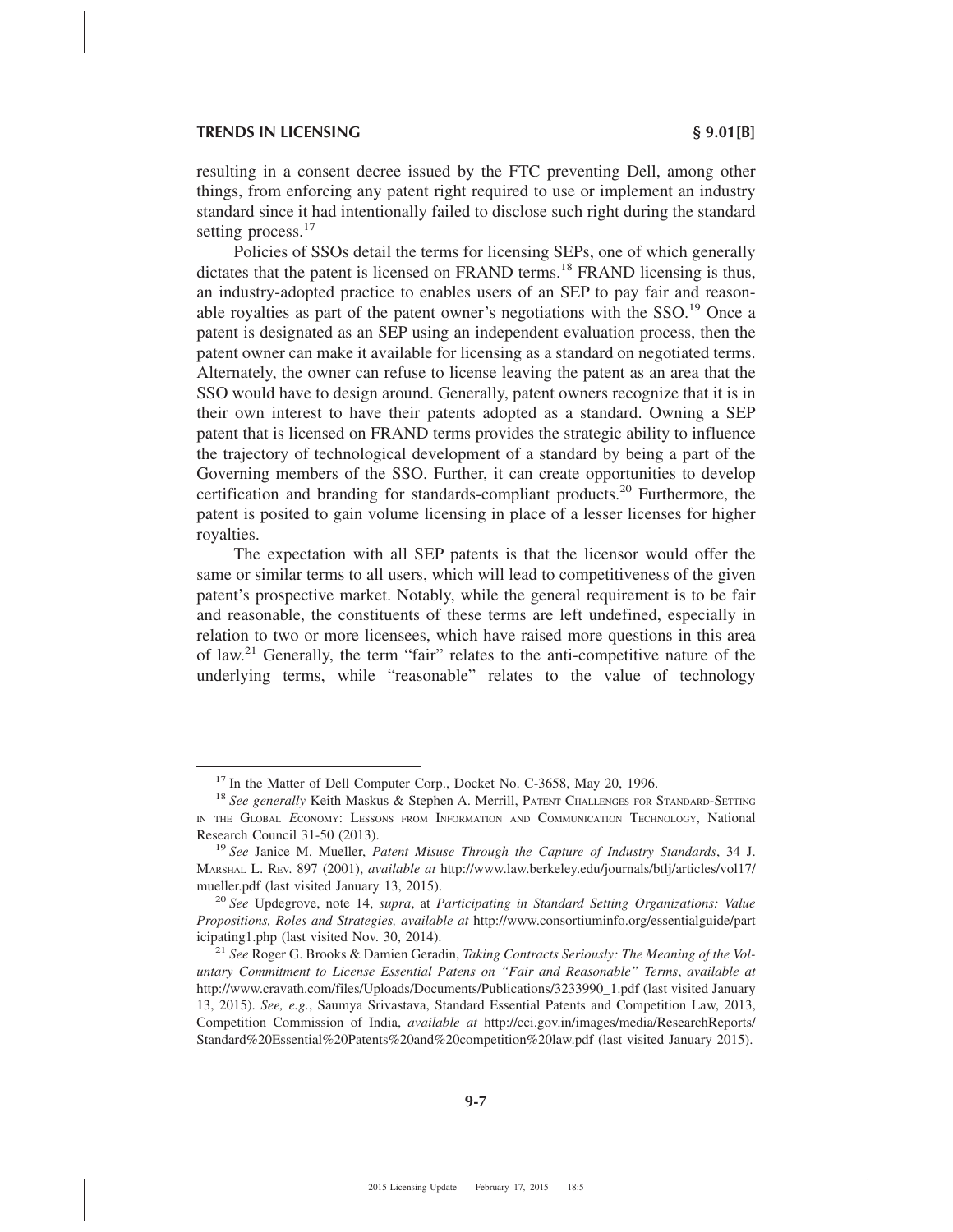considering the other prevailing patents in this area, the "non-discriminatory" means to ensure comparable licensing terms between competitors.<sup>22</sup>

Generally, patent owners allow licensees the rights to use their patents in addition to other patents declared "essential" or "necessary" by the  $SSO.<sup>23</sup>$  The patent owner cannot block implementation of a standard by licensing at exorbitant prices and cannot refuse to license the patent or disclose them.<sup>24</sup> Despite the voluntary nature of a FRAND license, its inherent contractual nature causes them to suffer from the same malaise that every contract is subject to.<sup>25</sup> In the event of a dispute, the confluence of contractual issues with the associated intellectual property rights provides a diversity of remedies, the choice of which determines the outcome rather than clear policy or legislative guidelines. Patent owners have successfully used contractual remedies and other injunctive relief, although the battles have been long and arduous.<sup>26</sup>

### **[C] Compulsory Licenses**

Compulsory licenses are meant to balance the patent owner's right with the societal need for the product, and operate where public interest concerns outweigh the patent holders' rights.<sup>27</sup> Compulsory licenses are best defined as "involuntary contract[s] between a willing buyer and an unwilling seller imposed and enforced by the state."<sup>28</sup> Unlike a FRAND license, which is a "voluntary" commitment by the licensor to negotiate fair, reasonable and non-discriminatory terms, a compulsory licenses forces the patent owner to license.<sup>29</sup> However, both

<sup>22</sup> *See id. See also* Mark A. Lemley & Carl Shapiro, *A Simple Approach to Setting Reasonable Royalties for Standards-Essential Patents*, 28 J. BERKELEY L. & TECH. 1135-66 (2013), *available at* http://faculty.haas.berkeley.edu/shapiro/frand.pdf. <sup>23</sup> *See* Jonathan Radcliffe & Gillian Sproul, *FRAND and the Smartphone Wars*, INTELLECTUAL

PROPERTY MAGAZINE 45-47 (Winter 2011/2012); *See generally* John Cassels, *What is FRAND* (last modified Aug. 29, 2013), Mondaq, *available at* http://www.mondaq.com/x/260184/Patent/What+

Is+FRAND (last visited January 2015). <sup>24</sup> *See id.* <sup>25</sup> *See id.* <sup>26</sup> Mark Lemley & Carl Shapiro, *Patent Holdup and Royalty Stacking*, 85 TEX. L. REV.1991-96

<sup>(2007).</sup> <sup>27</sup> Rafael V. Baca, *Compulsory Patent Licensing in Mexico in the 1990's: The Aftermath of NAFTA and the 1991 Industrial Property Law*, 35 IDEA183, 184-85 (1994); *see also* David J. Henry, *Multi-National Practice in Determining Provisions in Compulsory Patent Licenses*, 11 GEO.

WASH. J. INT'L L. & ECON. 325 (1977).<br><sup>28</sup> *See* Gianna Julian-Arnold, *International Compulsory Licensing: The Rationales and the Reality*, 33 IDEA 349, 349 (1993) (*quoting* Paul K. Gorecki, *Regulating the Price of Prescription Drugs in Canada: Compulsory Licensing, Product Selection, and Government Reimbursement Programmes*, Economic Council of Canada (1981)). <sup>29</sup> *See* Srividhya Ragavan, *The Jekyll and Hyde Story of International Trade: The Supreme Court*

*in* Pharma v. Walsh *and the Trips Agreement*, 38 U. RICH. L. REV. 777, 782 (2004).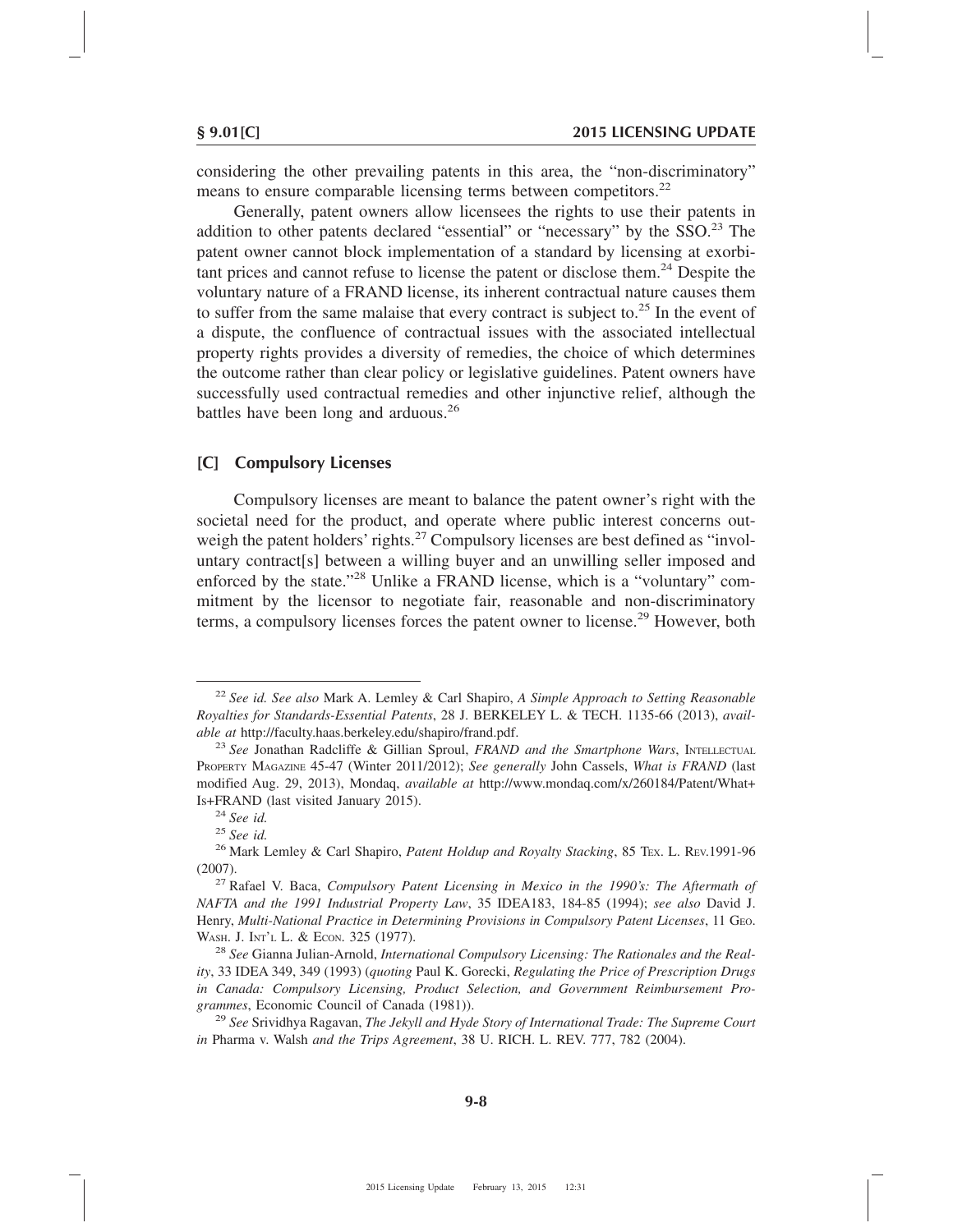#### **TRENDS IN LICENSING § 9.01[C]**

FRAND and CLs means to result in a fair and reasonable license of an intellectual property protected technology. While FRAND licenses emphasize providing the licensee with reasonable terms, compulsory licenses enable access to an otherwise inaccessible invention. Both forms of can affect market exclusivity and the market price of the licensed product by creating a value for the licensed product that can be remarkably different from its true market value. Nevertheless, both forms ultimately result in benefitting the end-consumer who pays less to access a product subject to either of these forms of licenses.

While FRAND licenses have been universally embraced but it is also acknowledged that the diversity of remedies has caused differences in the outcome and thus, has muddied the picture. For instance, a patent owner who alleges infringement of SEP can seek injunctive relief under Title 35.<sup>30</sup> In a standardssetting environment, if an injunction is issued by a court order, it increases the bargaining parity of the patent owner and forces potential licensees to the negotiating table contributing to the patent hold-up problem. $31$  Conscious that a guarantee of automatic injunctions for alleged infringement empowers the patent owner to stall competitors, courts issue injunctions only if the SEP plaintiff can prove harm beyond failure of royalty negotiation.<sup>32</sup> Similarly, money damages to remedy the breach of FRAND contract require proof of infringement with harm to the patent owner, as per the court in *Apple v. Motorola*. <sup>33</sup> The alternate remedy is for a breach of the FRAND contract, is generally pursued by the licensee as the third-party beneficiary of the contract. In the dispute between Motorola and Microsoft, Judge Robart of the District Court for the Western District of Washington State to reset the royalty rates Motorola was charging on their SEPs, rather than force Motorola to settle. Patentees also tend towards the alternative under Section 337 of the Tariff Act of  $1930<sup>34</sup>$  under which the patent owner has the option of approaching the International Trade Commission (ITC) seeking an exclusion order preventing the defendant from importing his product into the United States on the grounds that "domestic industries" are affected until resolution of either the breach of contract claim from the FRAND agreement, or, the patent infringement suits. The exclusion order creates the same effect as an

<sup>30</sup> 35 U.S.C. § 283. *See also* Standards Essential Patents and Injunctive Relief, *available at* http://www.jonesday.com/files/Publication/77a53dff-786c-442d-8028-906e1297060b/Presentation/ PublicationAttachment/270fc132-6369-4063-951b-294ca647c5ed/Standards-Essential%20Patents .pdf (last visited January 13, 2015). <sup>31</sup> Apple, Inc. v. Motorola, Inc., 869 F. Supp. 2d 901, 914 (N.D. Ill. 2012); *See e.g.*, Colleen V.

Chien & Mark A. Lemley, *Patent Holdup, the ITC, and the Public Interest*, 98 CORNELL L. REV. 1 (2012). <sup>32</sup> *See for e.g.*,Microsoft Corp. v. Motorola, Inc., 696 F.3d 872 (9th Cir. 2012). <sup>33</sup> Apple, Inc. v. Motorola, Inc., 869 F. Supp. 2d 901, 909 (N.D. Ill. 2012); *See* Mikey Campbell,

*Apple's Patent Case Against Motorola Dismissed "With Prejudice*,*" available at* http://apple insider.com/articles/12/06/22/apples\_patent\_case\_against\_motorola\_dismissed\_with\_prejudice (last viewed January 13, 2015). <sup>34</sup> *See also* The Tariff Act of 1930, 19 U.S.C. § 1337.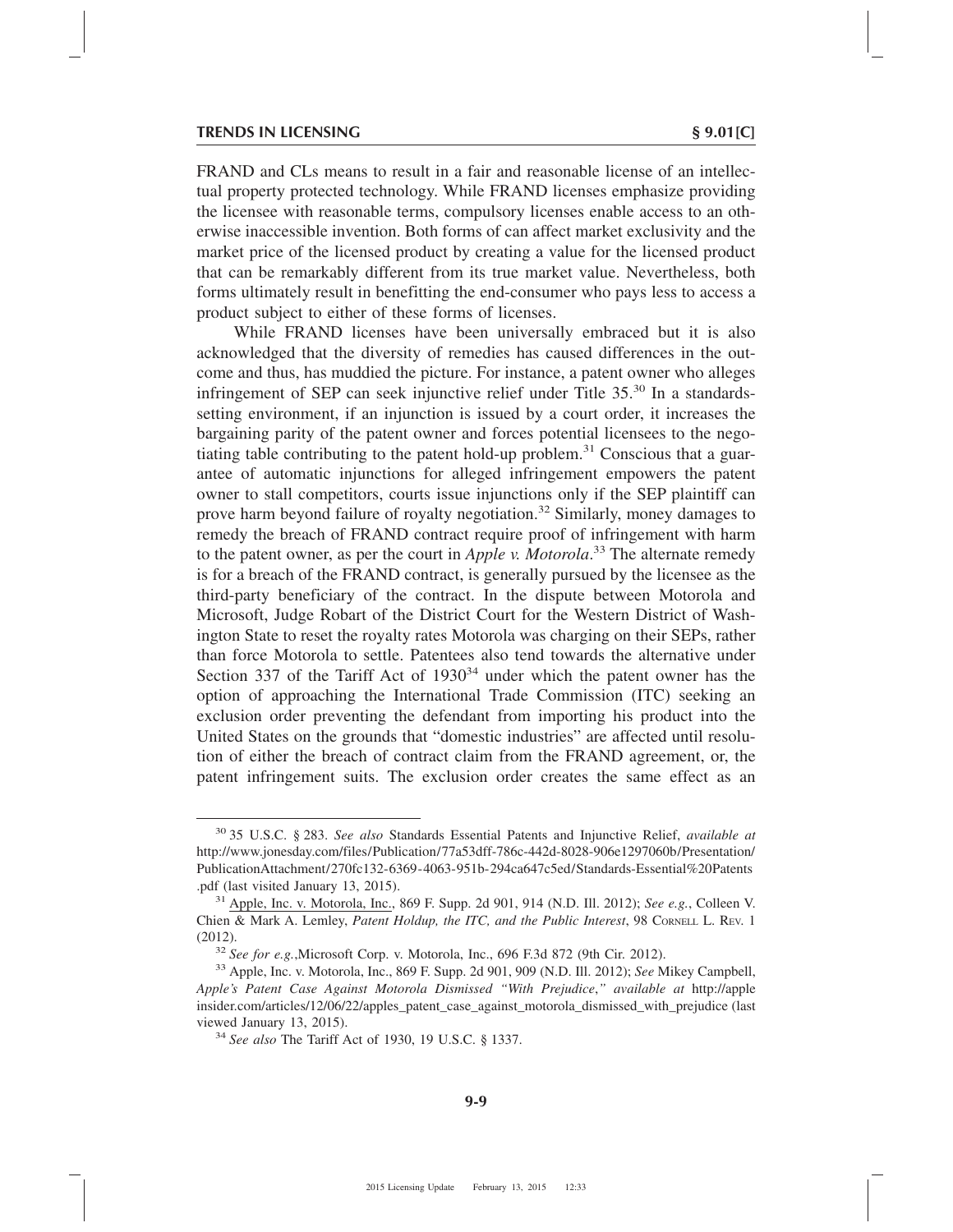injunction by pushing the defendant to negotiate with the plaintiff. Further, the status of the ITC as an administrative body makes it relatively convenient and faster to get relief.<sup>35</sup> In a recently released report of the Department of Justice, the ITC was urged to re-consider the use of exclusion order in favor of FRANDlicensors on the grounds that a royalty negotiation occurring under threat of an exclusion order would skew in favor of the patentee in a manner inapposite to the patentee's RAND commitment. In addition to all of these, antitrust remedies are still possible and widely used in Europe. In summation, although SSOs and FRAND licensing have potential to be positive forces, they currently use up court time and remain highly inefficient.

Compulsory licensing bypasses the issues of FRAND licensing because the Government establishes license terms including the royalty rates. Although that royalty may not be ideal, it is clearly defined up front and in a good compulsory license regime, there is scope for patentee to challenge that rate. When India compulsorily licensed Bayer's Sorafenib when it was sold at an egregious price of Rs.2,80,428 per month (about \$5,000) to cater to cancer patients, the royalty rates were raised from 6% to7% on appeal based on the market conditions by the Intellectual Property Appellate Board. Most compulsory licensing litigation tends to be with the Government and hence, can potentially reduce the issues that result from defensive strategies. Further, the upfront determination of royalties provides the patentee with information to take into consideration. For instance, Gilead successfully negotiated a voluntary license in India for its hepatitis C drugs perhaps seeing how Bayer's pricing became an exemplar of publicity disaster for the company. Operationally compulsory licenses are more efficient when compared with FRAND licensing. For instance, the mere presence of compulsory licensing options will minimize the patentee's use of pricing or other strategies with a view to create an artificial demand, which has become a common issue with FRAND licenses. Notwithstanding all of the above, the primary issue is that the compulsory nature of such licenses can work to dis-incentivize patent owners.

Compulsory licenses are an example of regulatory mechanism where the government interferes to make corrections. That is, compulsory licenses are a by-product of the government's determination that the need of the public for the patent overweighs the patentee's rights to exploit it commercially. FRAND licenses represent an example of market forces working through the industrial associations to determine that a patent is integral for the further development of that technology, and that it should be licensed by the owner on FRAND terms. That is, the SSO as an industry-body determines that a patent is standards essential and should be licensed on FRAND terms. In effect though, while in FRAND licenses the patent owner retains the right to refuse to license the patent, market conditions would dictate licensing on FRAND terms as the more prudent option. Thus, ultimately, both of types of license prevail upon the patent owner, although

<sup>&</sup>lt;sup>35</sup> Chien & Lemley, Patent Holdup, the ITC, and the Public Interest, note 31, supra.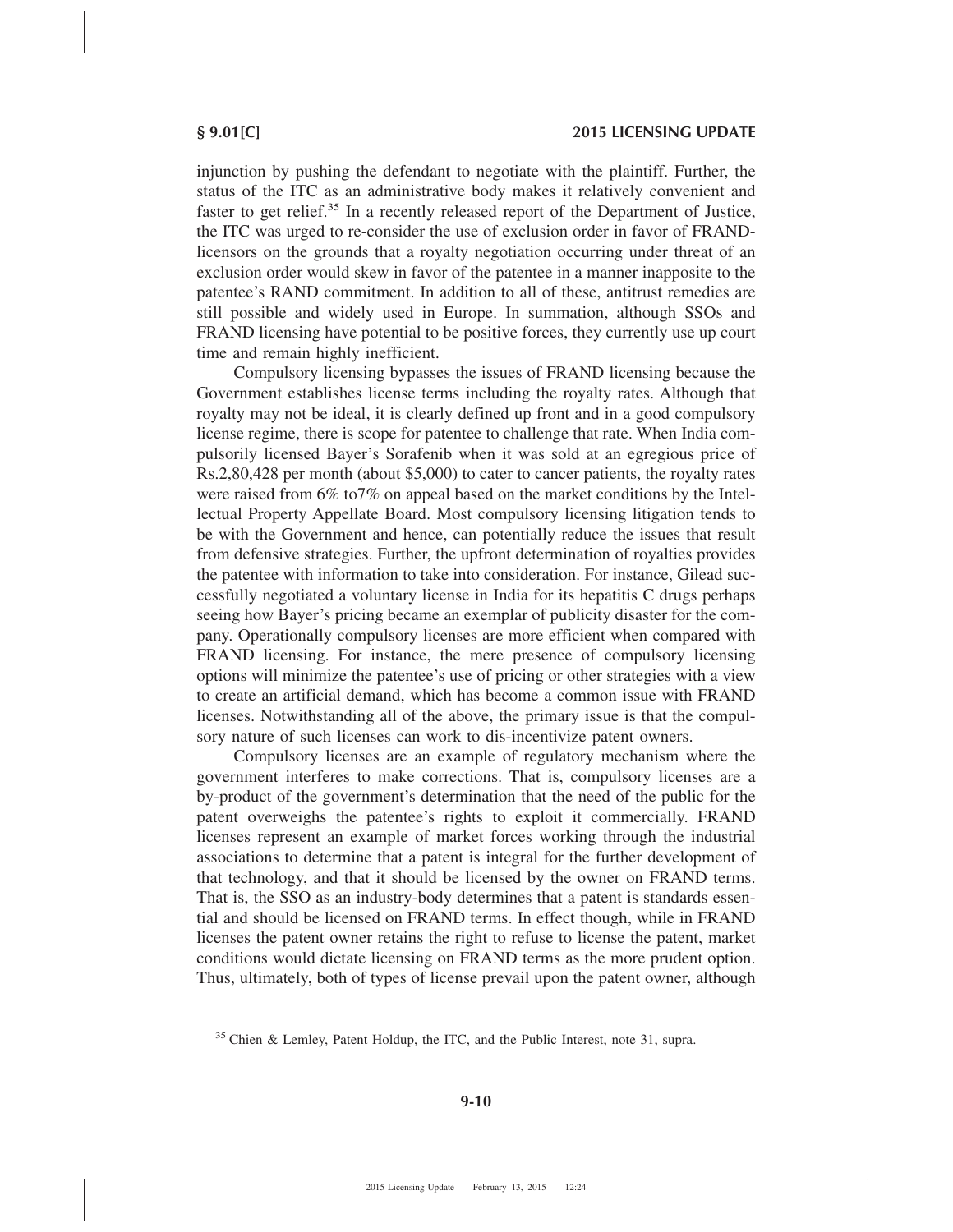compulsory licenses prevail directly. Also, having the governments negotiate the value is generally perceived by the patent owner as being disadvantageous on the grounds that the bargaining parities may be pitted against them in spite of instances such as the Gilead example in India and GSK's successful negotiations in Brazil where patent owners have negotiated a reasonable bargained for royalty.

From the consumers' perspective, compulsory licenses removes the biggest debilitating factor of the FRAND license being, the uncertainty involved with royalty negotiation. The pre-set royalty rates in the case of a compulsory license lend a certain level of stability for users of the technology. In software patent terms, for end-users this system reduces the cost, litigation and patent-hold over related inefficiencies. Also, one of the biggest criticisms with the FRAND licenses is that SEPs have become defensive tools used to gain business strength between competitors rather than a tool to innovate. For example, Google's purchase of the Motorola mobility's patents was a defensive acquisition given that Oracle accused Google of infringing upon Oracle's Java patents. When Google acquired Motorola's patents, the portfolio consisted of patents on networking and video encoding technology thereby creating a defense for Google which could counter-allege that Oracle was infringing on some of Google's patents. Considering this and other similar cases, both in the United States and Europe, investigations have been commissioned to determine the presence of any prevailing abuse of the involved SEPs.<sup>36</sup> A compulsory license regime will largely eliminate such defensive acquisitions.

# **[D] A Hybrid of FRAND and Compulsory License**

While the above narrative compared both of these forms of licenses, the section asserts that a more workable model would be a hybrid of these licenses that operates to eliminate the inherent debilitating constraints of both forms of licenses. Importantly, just like the SSOs prevail in the ICT sector, there are organizations such as the Medicines Patent Pool that work towards a license model to provide access to medication. These models rely on licenses based on fairroyalties, which are typically negotiated to provide access to innovative products in poorer areas of the world and like FRAND licenses are lesser than the market rate of royalties.

Organizations that operate with different types of technologies should identify patents that would be considered as standard for that particular technology. Having a system to negotiate standard agreements from patentee will benefit all parties involved including the users by reducing the litigation and associated costs

<sup>36</sup> *See* U.S. Department of Justice (DOJ) & U.S. Patent & Trademark Office (U.S.P.T.O.), *Policy Statement on Remedies for Standards-Essential Patents Subject to Voluntary FRAND Commitments* (last modified Jan. 8, 2013), *available at* http://www.justice.gov/atr/public/guidelines/290994.pdf (last visited January 2015).